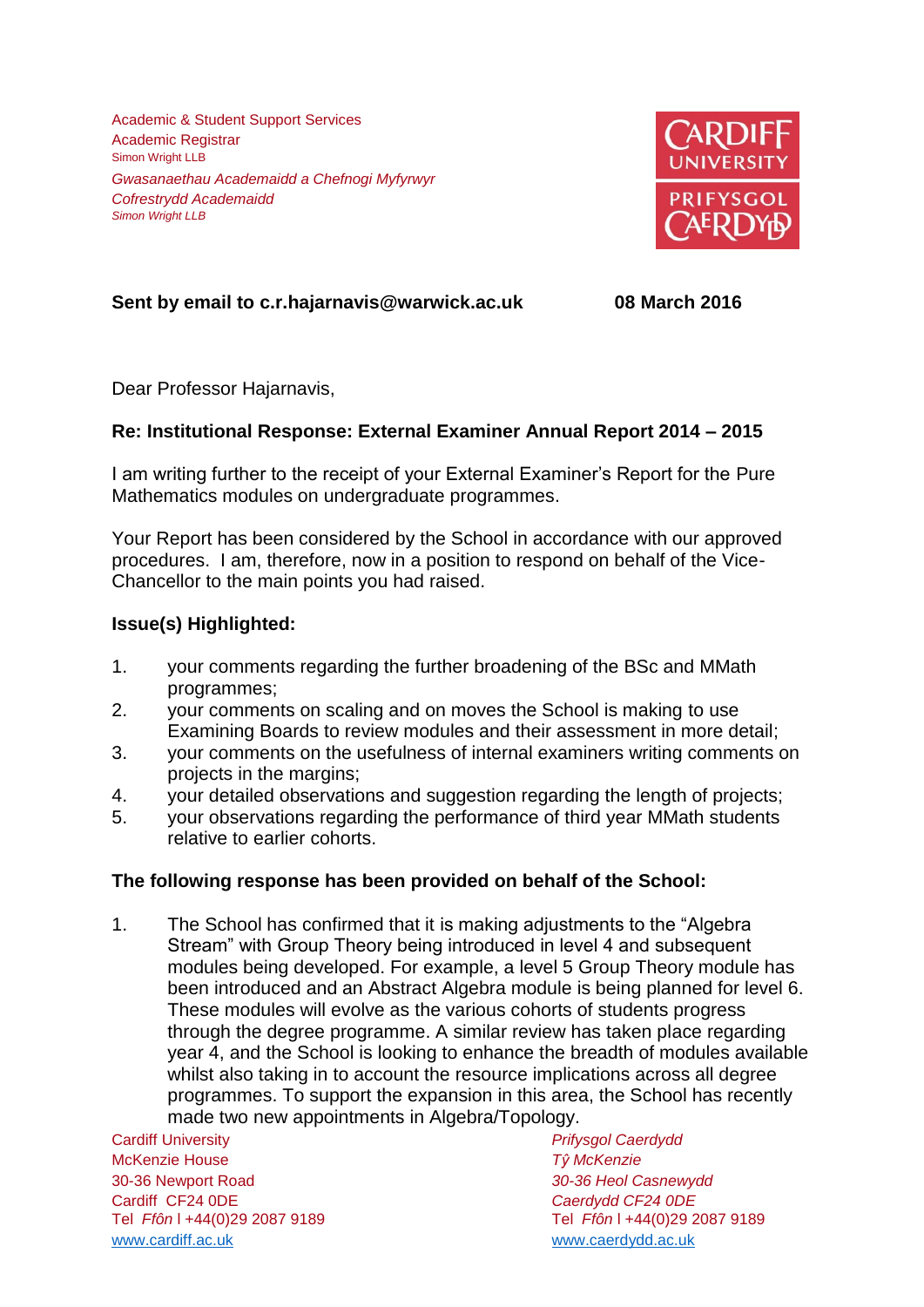- 2. The School has confirmed that, working within University guidelines, the effect of scaling examinations on borderline candidates will be carefully considered in Examining Board meetings. The School's move towards formative coursework will also help to in this regard as overall module marks will (in most cases) be determined directly by examination performance.
- 3. The School has confirmed that there is no School policy restricting internal examiners from writing on project reports and that your appreciation of such comments will be highlighted to staff in appropriate School meetings.
- 4. The following information is an extract from hand-outs provided to all students and project supervisors detailing the suggested length of a project report.

*A typical double project (20 credit) report would normally consist of about 30+ 1.5 spaced A4 pages (40+ pages MMATH), excluding appendices and diagrams, but you should discuss the appropriate length of your report with your supervisor. A 20 credit project report that is longer than 60 pages (100 pages MMATH) excluding appendices will not normally be acceptable unless the supervisor agrees that the subject matter merits this.*

5. The School has noted that the results of students entering level 7 of the MMath programme are lower than the previous cohorts. All students will be informed of the support available from module leaders and project supervisors

### **The University is pleased to note your positive comments including:**

- 1. your positive indications regarding the programme structure, academic standards and assessment process
- 2. your particular commendation of the standard of examination papers and of the administrative support you received from the School.

I hope that you will find this response satisfactory and we thank you for your continued support of the programme.

In order to meet the expectations of the QAA Quality Code, both the External Examiner Annual Report and this Institutional Response will be published on the University website and will be available to all students and staff.

The University's provision of the formal Institutional Response is not intended to constrain direct communication between schools and their External Examiners. Schools are encouraged to discuss with their External Examiners any matters of detail raised in their Reports and, more widely, any issues impacting on the quality and standards of awards, including possible changes to programmes.

We are most grateful for your comments and for your support in this matter.

Cardiff University *Prifysgol Caerdydd* McKenzie House *Tŷ McKenzie* 30-36 Newport Road *30-36 Heol Casnewydd* Tel *Ffôn* l +44(0)29 2087 9189 Tel *Ffôn* l +44(0)29 2087 9189 [www.cardiff.ac.uk](http://www.cardiff.ac.uk/) [www.caerdydd.ac.uk](http://www.caerdydd.ac.uk/)

Cardiff CF24 0DE *Caerdydd CF24 0DE*